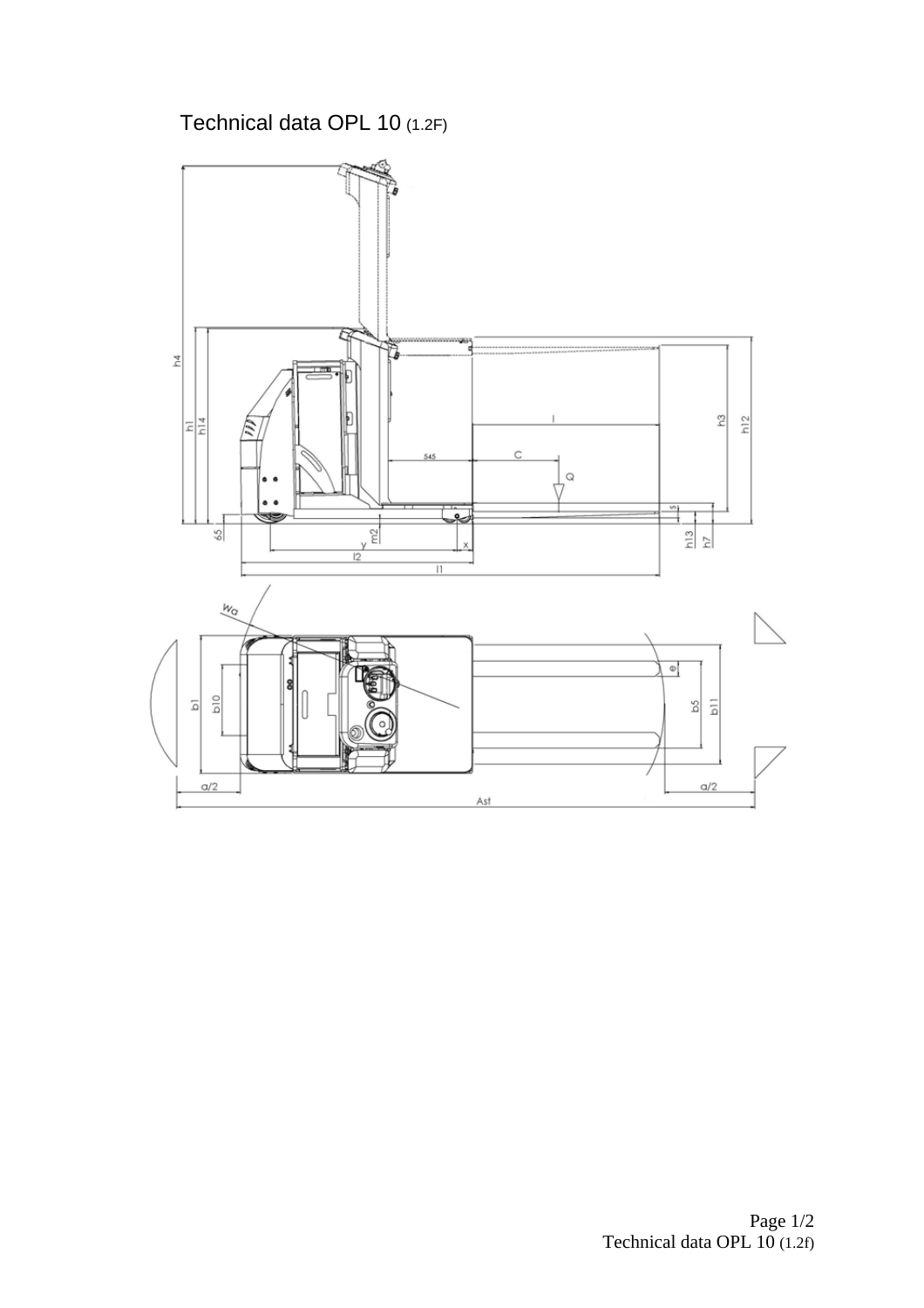|                   | 1.1  | Manufacturer                                            |            | Actil          |
|-------------------|------|---------------------------------------------------------|------------|----------------|
|                   | 1.2  | Model designation                                       |            | OPL 10         |
|                   | 1.3  | Power unit                                              |            | <b>Battery</b> |
| Characteristics   | 1.4  | Operation                                               |            | Order picker   |
|                   | 1.5  | Load capacity                                           | Q(t)       | 1.0            |
|                   | 1.6  | Load center                                             | $c$ (mm)   | 500            |
|                   | 1.8  | Axle centre to fork face                                | $x$ (mm)   | 105            |
|                   | 1.9  | Wheelbase                                               | $y$ (mm)   | 1200           |
| Weights           | 2.1  |                                                         | (kg)       | 1899           |
|                   | 2.2  | Service weight                                          | (kg)       | 541/2358       |
|                   | 2.3  | Axle load with load, drive side/load side               | (kg)       | 1136/763       |
|                   | 3.1  | Axle load without load, drive side/load side            |            | Polyurethane   |
|                   | 3.2  | Tyres                                                   |            |                |
| Wheels/tyres      |      | Tyre size, drive side                                   |            | Ø255x125       |
|                   | 3.3  | Tyre size, load side                                    |            | 4xØ85x60       |
|                   | 3.5  | Wheels, number drive side/load side (x=driven wheels)   |            | $1x + 2/4$     |
|                   | 3.6  | Track width, drive side                                 | $b10$ (mm) | 532            |
|                   | 3.7  | Track width, load side                                  | b11 (mm)   | 765            |
|                   | 4.2  | Height of mast, lowered                                 | $h1$ (mm)  | 1250           |
|                   | 4.4  | Lift                                                    | $h3$ (mm)  | 1070           |
|                   | 4.5  | Height of mast, extended                                | $h4$ (mm)  | 2 3 2 0        |
|                   | 4.8  | Stand height                                            | $h7$ (mm)  | 130            |
|                   | 4.9  | Height of steering wheel in operating position, min/max | $h14$ (mm) | 1180/1230      |
|                   | 4.12 | Platform height, raised                                 | $h12$ (mm) | 1200           |
|                   | 4.15 | Fork height, lowered                                    | $h13$ (mm) | 70             |
|                   | 4.19 | Overall length                                          | $11$ (mm)  | 2685           |
| <b>Dimensions</b> | 4.20 | Length to fork face                                     | $l2$ (mm)  | 1485           |
|                   | 4.21 | Overall width                                           | $b1$ (mm)  | 885            |
|                   | 4.22 | Fork dimensions                                         | s/e/l (mm) | 40/100/1200    |
|                   | 4.25 | Width across forks                                      | $b5$ (mm)  | 560            |
|                   | 4.32 | Ground clearance, centre of wheelbase min/max           | $m2$ (mm)  | 27/27          |
|                   | 4.34 | Aisle width with pallet 800x1200 crossways/lengthways   | Ast (mm)   | 2945/2986      |
|                   | 4.35 | Turning radius                                          | Wa (mm)    | 1422           |
|                   | 4.39 | Aisle width without pallet                              | Ast (mm)   | 2945           |
|                   | 5.1  | Travel speed, with/without load                         | (km/h)     | 12/12          |
|                   | 5.2  | Lifting speed, with/without load                        | (m/s)      | 0,11/0,21      |
| Performance       | 5.3  | Lowering speed, with/without load                       | (m/s)      | 0,38/0,34      |
|                   | 5.7  | Gradeability, laden/unladen                             | (% )       | 3,7/4          |
|                   | 5.10 | Service brake                                           |            | Electric       |
|                   | 6.1  | Drive motor S2 60 minute rating                         | (kW)       | 3,0            |
| Drive             | 6.2  | Lift motor rating at S3 15%                             | (kW)       | 1,2            |
|                   | 6.4  | Battery voltage/rated capacity (5h)                     | (V/Ah)     | 24/620         |
|                   | 6.5  | Battery weight $(\pm 5\%)$                              | (kg)       | 480            |
| Others            | 8.1  | Type of drive control                                   |            | Electronic     |
|                   | 8.4  | Noise level at operator's ear                           | (dB(A))    | < 70           |

Alternative mast types, tyres, equipment, etc. could result in different values. See mast and equipment list. All technical data according to VDI 2198.

Performance and dimensions are displayed with reservation for tolerance.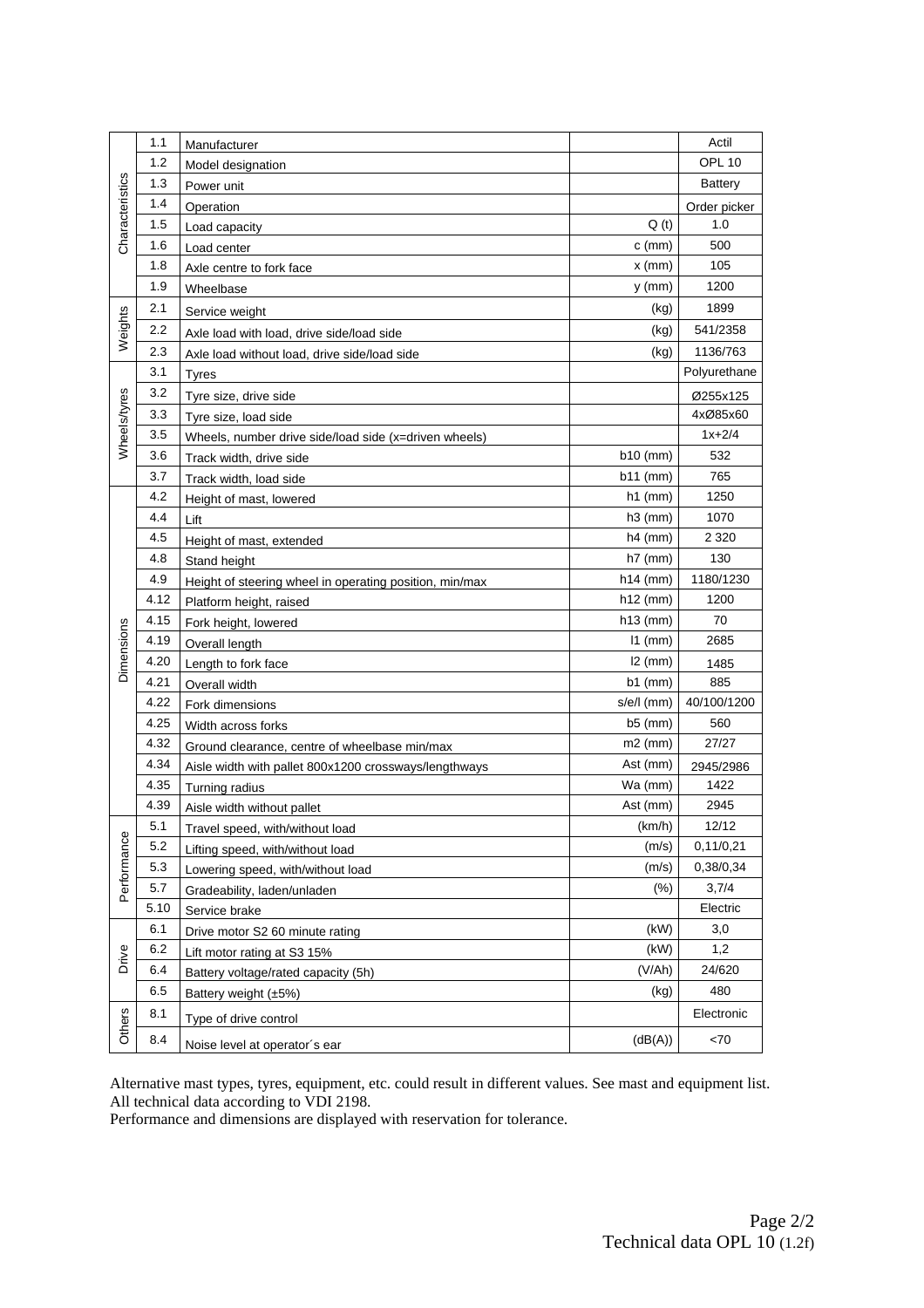



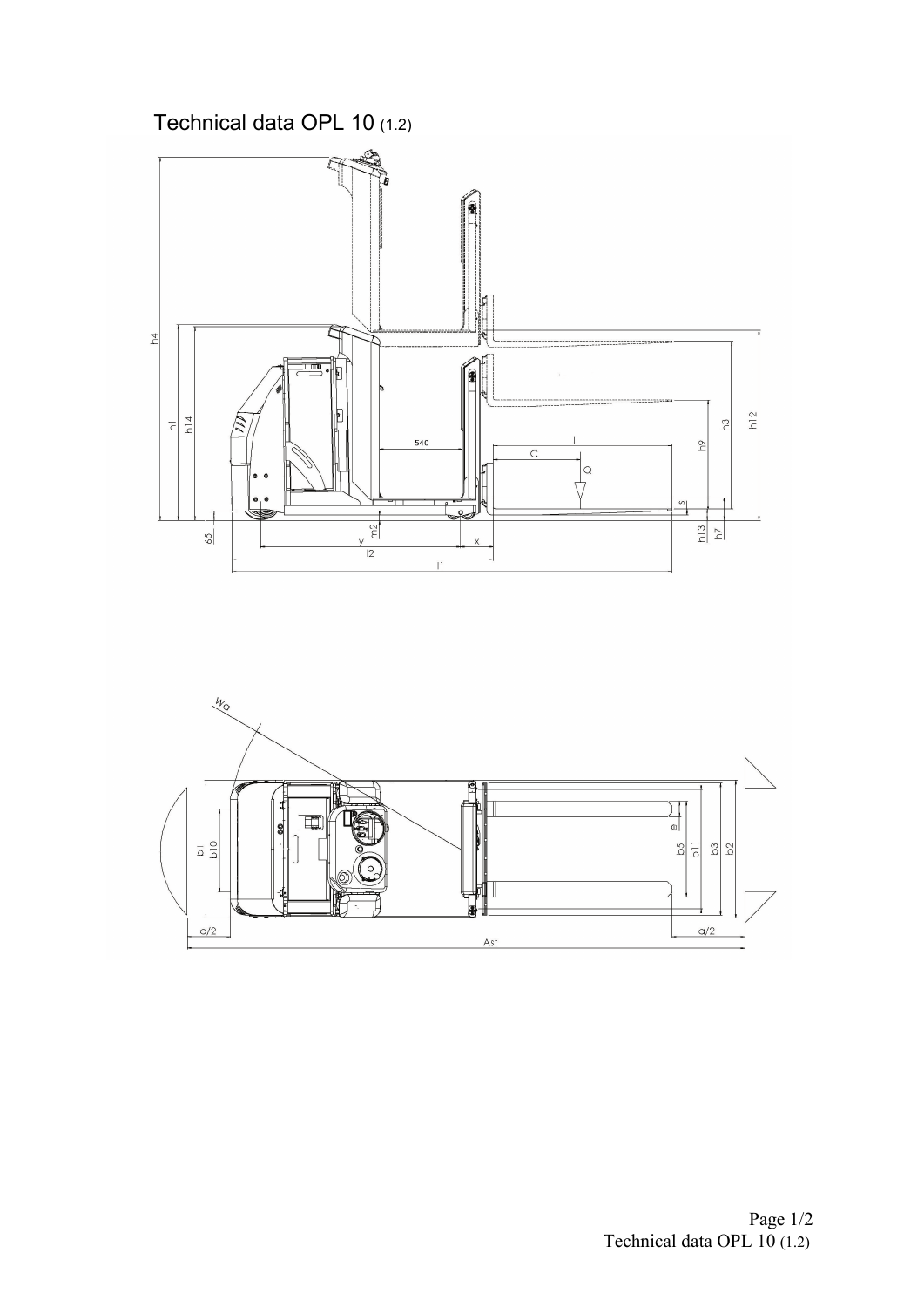| Characteristics   | 1.1  | Manufacturer                                            |              | Actil          |
|-------------------|------|---------------------------------------------------------|--------------|----------------|
|                   | 1.2  | Model designation                                       |              | OPL 10         |
|                   | 1.3  | Power unit                                              |              | <b>Battery</b> |
|                   | 1.4  | Operation                                               |              | Order picker   |
|                   | 1.5  | Load capacity                                           | Q(t)         | 1,0            |
|                   | 1.6  | Load center                                             | $c$ (mm)     | 500            |
|                   | 1.8  | Axle centre to fork face                                | $x$ (mm)     | 131            |
|                   | 1.9  | Wheelbase                                               | $y$ (mm)     | 1305           |
| Weights           | 2.1  | Service weight                                          | (kg)         | 1979           |
|                   | 2.2  | Axle load with load, drive side/load side               | (kg)         | 583/2423       |
|                   | 2.3  | Axle load without load, drive side/load side            | (kg)         | 1166/813       |
|                   | 3.1  | <b>Tyres</b>                                            |              | Polyurethane   |
|                   | 3.2  | Tyre size, drive side                                   |              | Ø255x125       |
|                   | 3.3  | Tyre size, load side                                    |              | 4xØ85x60       |
| Wheels/tyres      | 3.5  | Wheels, number drive side/load side (x=driven wheels)   |              | $1x + 2/2$     |
|                   | 3.6  | Track width, drive side                                 | $b10$ (mm)   | 532            |
|                   | 3.7  | Track width, load side                                  | $b11$ (mm)   | 765            |
|                   | 4.2  | Height of mast, lowered                                 | $h1$ (mm)    | 1250           |
|                   | 4.4  | Lift                                                    | $h3$ (mm)    | 1070           |
|                   | 4.5  | Height of mast, extended                                | $h4$ (mm)    | 2320           |
|                   | 4.8  | Stand height                                            | $h7$ (mm)    | 130            |
|                   | 4.9  | Height of steering wheel in operating position, min/max | $h14$ (mm)   | 1180/1230      |
|                   | 4.15 | Fork height, lowered                                    | $h13$ (mm)   | 70             |
|                   | 4.11 | Additional lift                                         | $h9$ (mm)    | 700            |
|                   | 4.12 | Platform height, raised                                 | $h12$ (mm)   | 1200           |
| <b>Dimensions</b> | 4.19 | Overall length                                          | $11$ (mm)    | 2816           |
|                   | 4.20 | Length to fork face                                     | $12$ (mm)    | 1616           |
|                   | 4.21 | Overall width                                           | $b1$ (mm)    | 885            |
|                   | 4.22 | Fork dimensions                                         | $s/e/l$ (mm) | 40/100/1200    |
|                   | 4.25 | Width across forks                                      | $b5$ (mm)    | 545            |
|                   | 4.32 | Ground clearance, centre of wheelbase min/max           | $m2$ (mm)    | 27/27          |
|                   | 4.34 | Aisle width with pallet 800x1200 crossways/lengthways   | Ast (mm)     | 3132/3170      |
|                   | 4.35 | Turning radius                                          | Wa (mm)      | 1505           |
|                   | 4.39 | Aisle width without pallet                              | Ast (mm)     | 3132           |
|                   | 5.1  | Travel speed, with/without load                         | (km/h)       | 12/12          |
|                   | 5.2  | Lifting speed, with/without load                        | (m/s)        | 0,18/0,27      |
| Performance       | 5.3  | Lowering speed, with/without load                       | (m/s)        | 0,43/0,37      |
|                   | 5.7  | Gradeability, laden/unladen                             | (% )         | 3,7/4          |
|                   | 5.10 | Service brake                                           |              | Electric       |
|                   | 6.1  | Drive motor S2 60 minute rating                         | (kW)         | 3              |
| Drive             | 6.2  | Lift motor rating at S3 15%                             | (kW)         | $1.2 + 1.2$    |
| Others            | 6.4  | Battery voltage/rated capacity (5h)                     | (V/Ah)       | 24/620         |
|                   | 6.5  | Battery weight (±5%)                                    | (kg)         | 480            |
|                   | 8.1  | Type of drive control                                   |              | Electronic     |
|                   | 8.4  | Noise level at operator's ear                           | (dB(A))      | < 70           |

Alternative mast types, tyres, equipment, etc. could result in different values. See mast and equipment list. All technical data according to VDI. 2198.

Performance and dimensions are displayed with reservation for tolerance.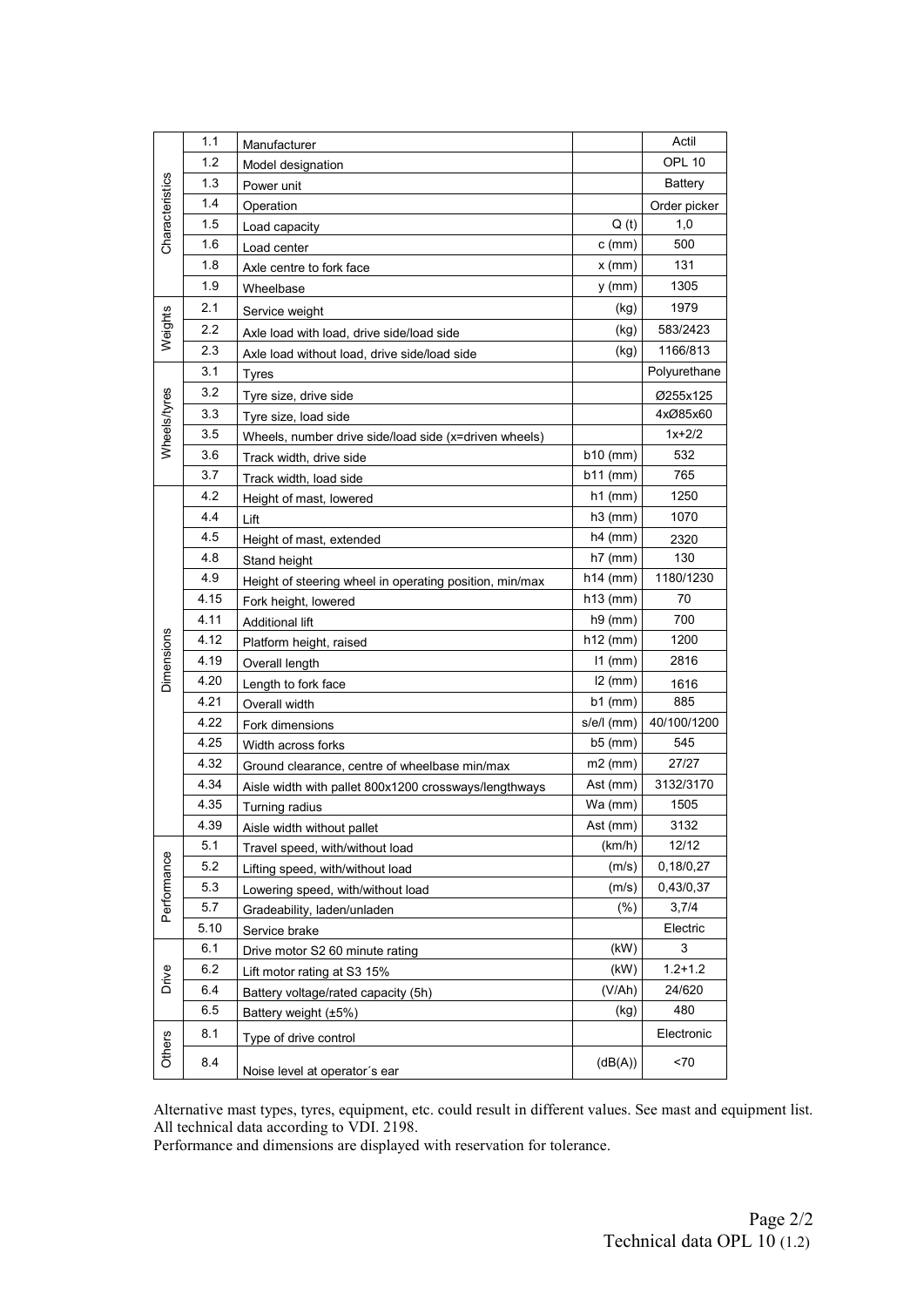## Technical data OPL 10 (2.1)



Technical data OPL 10 (2.1) Page 1/2